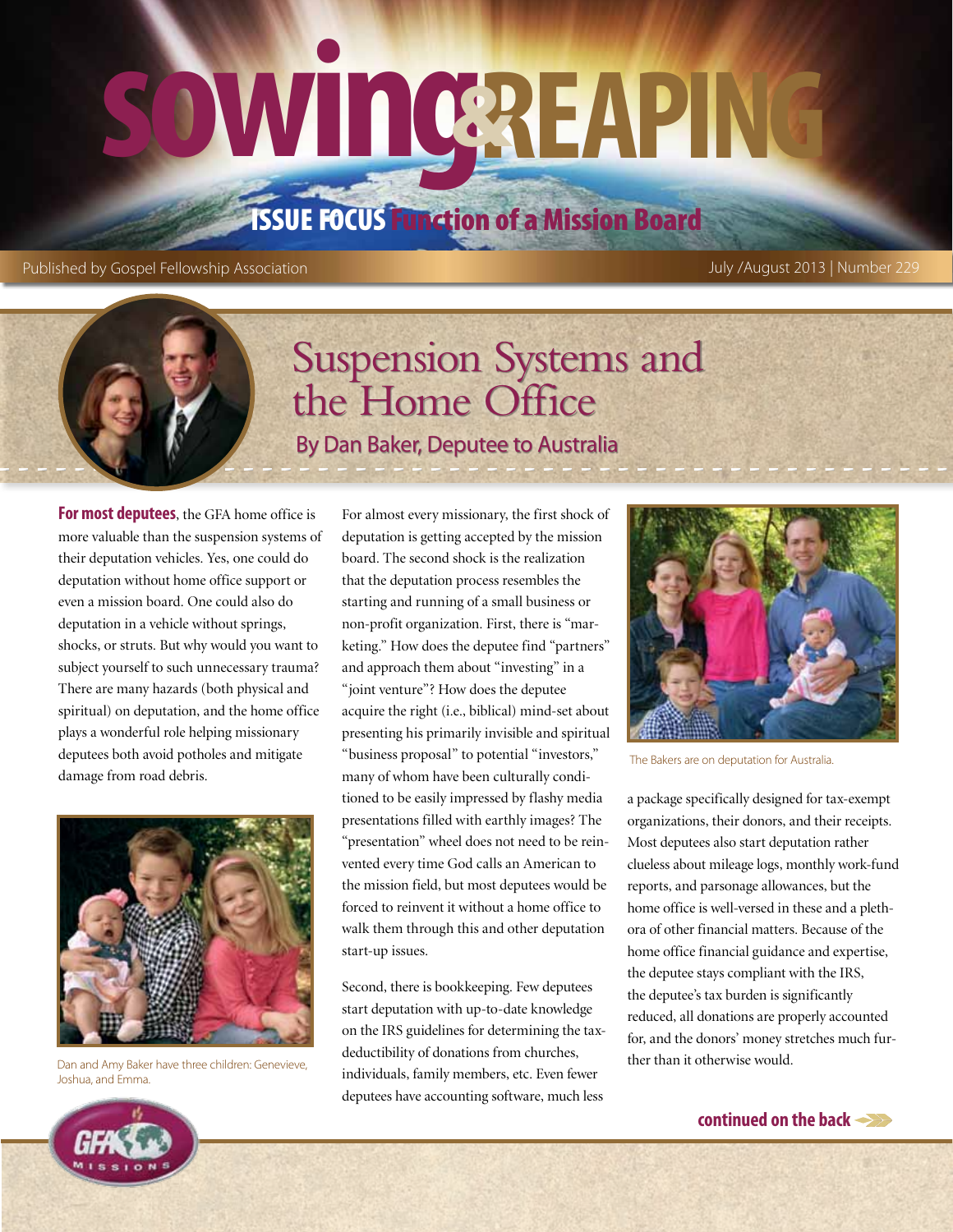## Companions in Labor

By Mark Batory, Executive Director of GFA

**They came from the churches** in Philippi, Corinth, Rome, Berea, Colosse, and other firstcentury cities. They dedicated themselves to serve Paul in ways that helped him take the Gospel to the world. They labored much in the Lord, helped in Christ, served many, and bestowed much labor on Paul.

Who were these people? Paul's companions in labor: Epaphroditus from Colosse (Phil. 2:25); Phebe from the church in Cenchrea (Rom. 16:1–2); Priscilla and Aquila of the Corinthian church (Rom. 16:3); Mary, Urbane, Tryphena, Tryphosa, and Persis from Rome (Rom. 16:6, 9, 12); and Epaphras from Philippi (Col. 1:7) to name a few. He probably had well over twenty such companions in labor working behind the scenes to keep him on the front line of the battle and focused on his task.

The rallying of the collective talents and resources of many different people from different churches served to lift from those early missionaries much of the practical and logistical aspects of their work and allowed them to focus more fully on their Gospel ministry. The Apostle Paul refers to them as his helpers in Christ Jesus (Rom. 16:3), fellow-laborers (Phil. 4:3), companions in labor and fellow soldiers (Phil. 2:25), and fellow servants (Col. 1:7).

Missions today, like missions during the first century, depends on these companions in



Dr. Mark Batory serves as executive director of GFA.



The GFA home office staff handle much of the practical and logistical aspects of missionaries' work, allowing them to focus more fully on the Gospel ministry.

labor. The task of getting missionaries through deputation, situated on foreign soil, and sustained thousands of miles from home can be daunting. Dealing with foreign cultures and governments, economic instability, political dangers, religious opposition and caring for the missionary, his family, and ministry require full-time attention by many hands. While officially organized mission-service organizations or boards cannot be found in Scripture, many of the needs performed by these organizations were done by the many companions in labor during those early years of missionary activity. So what is their biblical function?

**Companions in labor help shoulder the spiritual needs of a missionary's ministry.** The Gospel ministry is a spiritual work and is sustained through spiritual power and encouragement. Paul exhorted his companions in labor to strive in their prayers for him (Rom. 15:30), to pray for him to open his mouth boldly in sharing the Gospel (Eph. 6:18–19), and to pray for the Word of the Lord to have free course and be glorified (2 Thess. 3:1). Paul expresses confidence in their prayers' accomplishing safe travel: "*But withal prepare me also a lodging: for I trust that through your prayers I shall be given unto you*" (Philem. 22). So Paul's companions in labor were a source of faithful prayer.

**Paul's companions in labor were also a source of encouragement.** Onesiphorus often refreshed him (2 Tim. 1:16). He mentions his gladness at the coming of Stephanas, Fortunatus, and Achiacus because they supplied what was lacking and refreshed his spirit (1 Cor. 16:17-18).

**Paul's companions also backed him with godly coun-**

**sel.** When Paul and Barnabas needed direction for their ministry, James, Cephas, and John advised them to go to the Gentiles while they went to the Jews (Gal. 2:9–10).

**Scripture teaches that companions in labor helped supply practical and logistical needs of a missionary's personal life and ministry.** They served as middlemen between the church and missionary, often carrying messages between the two and handling things the church found logistically difficult to accomplish (1 Cor. 16:17–18; Phil. 2:25, 30).

**They assisted in the procurement of their needs for their travels and living.** Epaphroditus ministered to Paul's wants (Phil. 2:25); the brethren at Ptolemais met the physical needs of an overnight stay when Paul and his coworkers arrived in town (Acts 21:7); and "*many persons*" gave of their means to supply Paul and his coworkers with gifts (2 Cor. 1:11).

Scripture records how **Paul's companions in labor provided accountability for the money given to missionaries and their ministry.** Paul tells of sending Titus and another brother so that *"…no man should blame us in this abundance which is* 

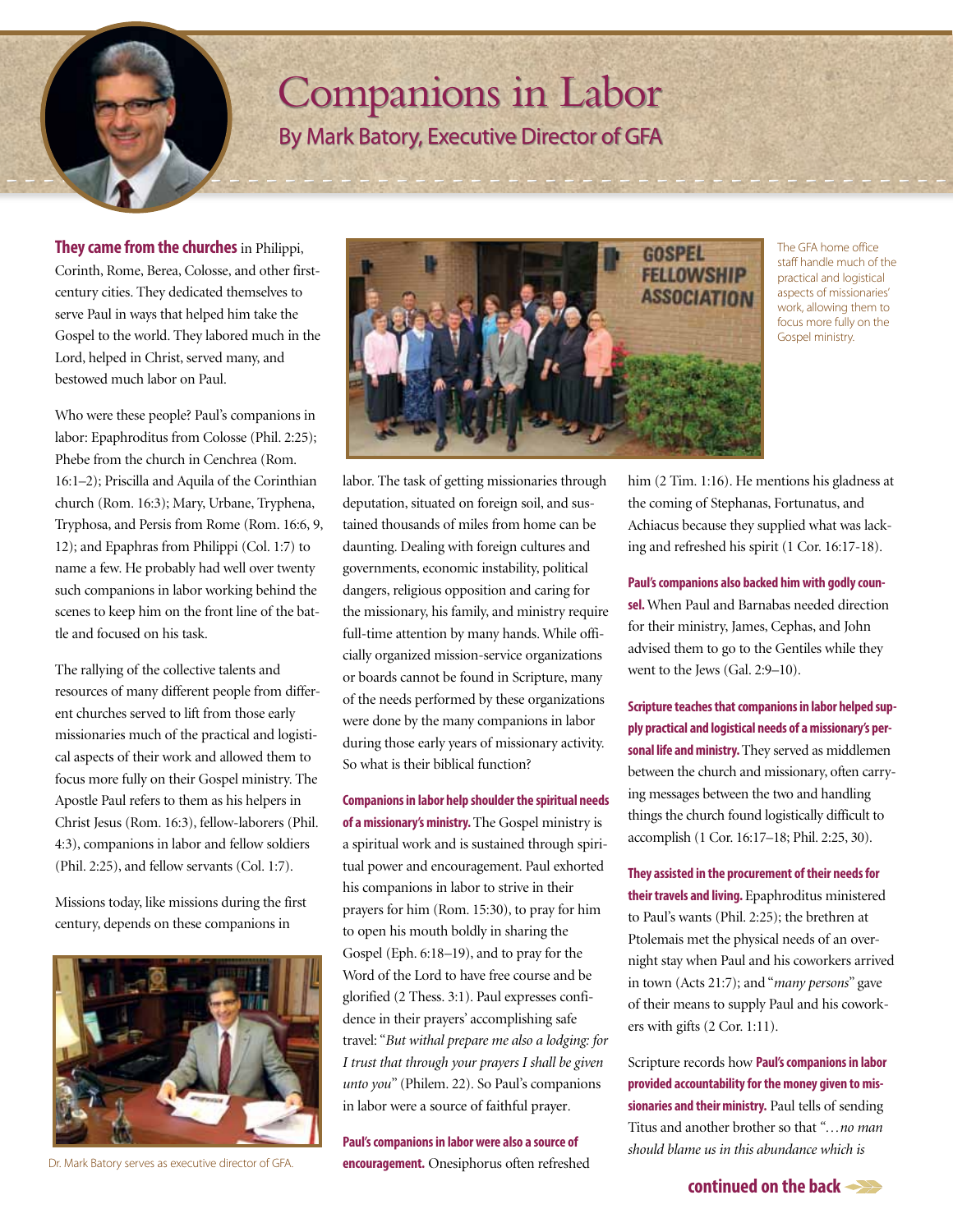## Partnering for Effective Missions

By Marshall Fant, Pastor of Harvest Baptist Church

**My cell phone rang,** pulling me out of a deep sleep. Getting a call in the middle of the night can be troubling, and this time was no exception. The voice on the other end was a missionary sent by our church to the opposite side of the world. His voice was shaking as he recounted his situation: a disgruntled national who had attended his church was at his home and had threatened his life. The missionary's wife and children were locked in their home for safety. What should he do?

I was relieved to know that our missionary had already called his mission board to inform them of the crisis. Knowing his board's commitment



Mrs. Gretchen Fant taught the ladies with Carol Loescher interpreting.

to be our partner in ministry, I could rest in the assurance that help was on the way. Not surprisingly, by morning the mission board had already taken action. They had counseled with other missionaries in the same region in an attempt to determine a strategy that was both biblical and culturally appropriate. After conferring with other board members, they recommended an immediate solution to insure the safety of the missionary, as well as a long-term plan to prevent the crisis from recurring.

#### Partners in Identifying Needy Fields

Mission boards have proved themselves again and again to be invaluable to missionaries as well as to me, the sending pastor. In addition to solving problems, they assist in other areas with which I as a pastor could not help due to my limited time or my lack of understanding of different cultures. To start, they can help young men and women who have just been called by God to be missionaries. What does a missionary do when he knows he has been called by God but is unsure about where he should serve? The mission board partners with the church to help potential missionaries

> identify needy fields. Mission boards know their missionaries and which fields have the greatest needs. They can be instrumental in matching a person's personality and skill set to an area or group of other missionaries.

#### Partners in Preparing for the Field

Once a missionary selects his field, the mission board partners with the church to prepare him for his minis-

try. They provide training to educate him on the culture of the people. They advise him on his financial needs. Their goal is to provide him with anything he might need to succeed in his ministry.

### Partners in Solving Conflict

But a mission board's ministry does not end when the missionary arrives at his field of service. Often those who have served for years on the field find that they encounter conflict, and they need assistance. There may be conflicts with nationals or even with their fellow missionaries. Physical and financial problems, complicated by a different culture, can be



Pastor Marshall Fant and his wife Gretchen visited Cameroon to spend time with the Loeschers and Ellen Doyle, missionaries Harvest Baptist Church supports.

overwhelming. A mission board's involvement is crucial: will the ministry continue to move forward, or will the missionary give up and go home in defeat?

When our missionary called my cell phone that night, I am sure he was comforted to hear the voice of his pastor. I am also confident it encouraged him to pray with me. But he and I are both thankful for his mission board, our partner in the ministry, that offered godly, culturally appropriate solutions that helped to keep him safely ministering on the field.



Pastor Marshall Fant and his wife Gretchen visited GFA missionary Ellen Doyle in Cameroon.